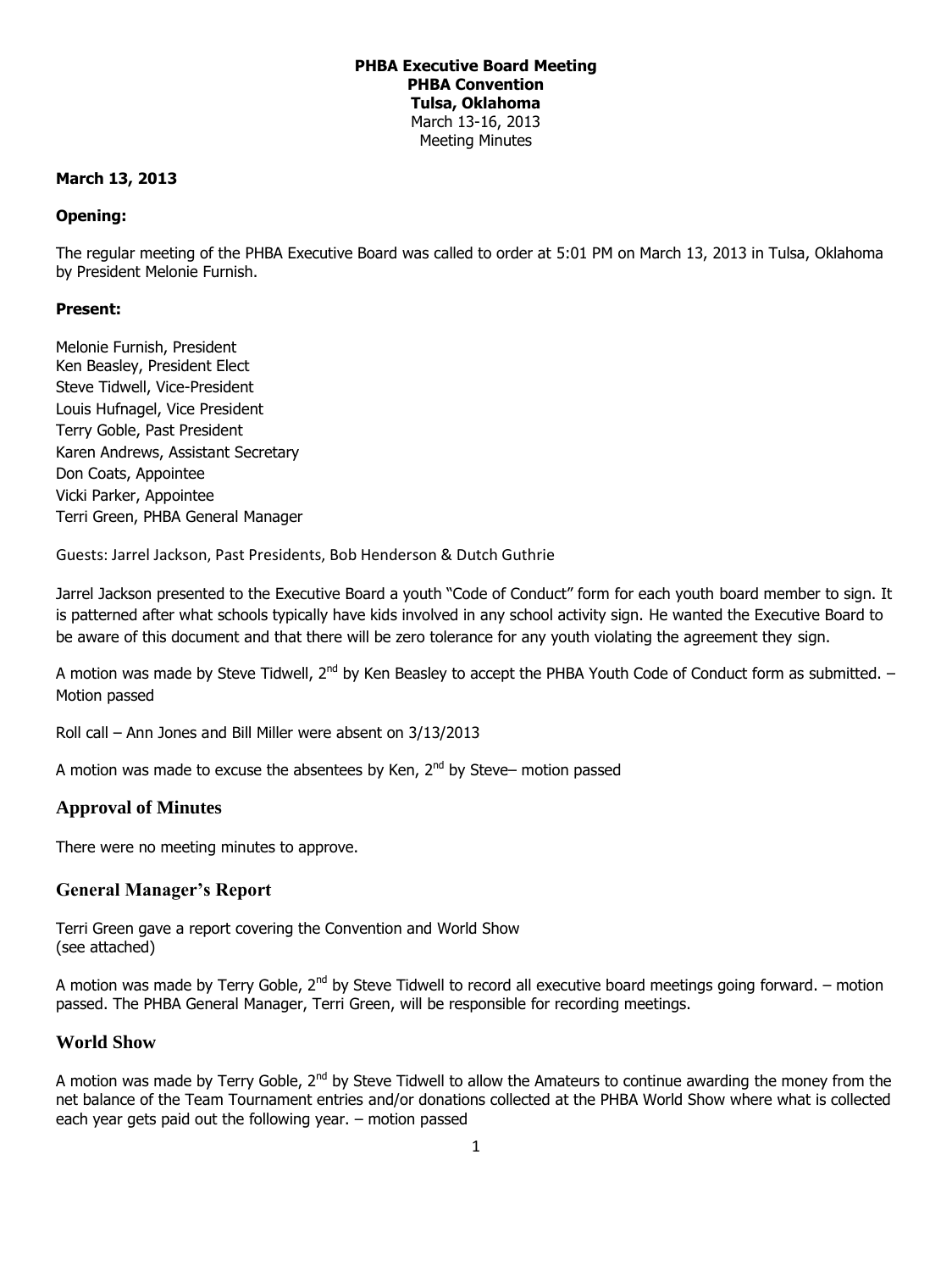A motion was made by Steve Tidwell, 2<sup>nd</sup> by Terry Goble to grandfather those who have already paid for RV spots and charge any new RV spots \$ 35/night on a first paid first serve basis – motion passed

# **2013 World Show Souvenir Program**

Vicki gave a report on the progress of the Program. Interest is starting to pick up and she thinks the convention will spark even more interest.

The program front cover and back cover will be auctioned at the convention Friday night starting at a minimum bid of \$500.

### **Sponsors**

Bill has been working with the sponsorships.

## **Old Business**

Dixie Nationals 2014 – MPA has had that show for years, but they have not sent in their officers and they have indicated they were not holding a show in 2014. Now HOPE (the other Mississippi affiliate) has submitted a Show Approval for the Dixie National in 2014.

A motion was made by Louis, 2<sup>nd</sup> by Vicki to approve HOPE's Dixie National Show approval – after much discussion the motion was withdrawn

# **Long Range Planning**

Past President Guest, Dutch Guthrie was asked to work on a long range plan. After listening in on several calls with the Executive Board and Past Presidents regarding the challenges in front of PHBA he concluded that what he was hearing was a continuation of business as usual. He tossed out the suggestion of partnering with another association to share infrastructure and services.

# **New Business**

Variance from FPEA – Terri Green will call them for further clarification on the number of judges in the ring at the same time and how many shows will be run each day for the two days.

Letter from Janet Cook – Show Off Designs – The vendor booth costs were discussed.

A motion was made by Terry,  $2^{nd}$  by Steve to drop the 10x10 vendor space back down to \$375 for this year. – motion passed

Houston Livestock Show – A motion was made by Steve,  $2^{nd}$  by Vicki to approve the request of the Houston Livestock Show to have 4 judges in the pen at the same time – motion passed

The EB will meet at 7:00 am to go over the financials before they are presented at orientation.

Steve Tidwell made a motion to recess until 7:00 am,  $2<sup>nd</sup>$  by Vicki Parker – Motion passed.

#### **March 14, 2013**

The meeting reconvened at 7:12 am

#### **Present:**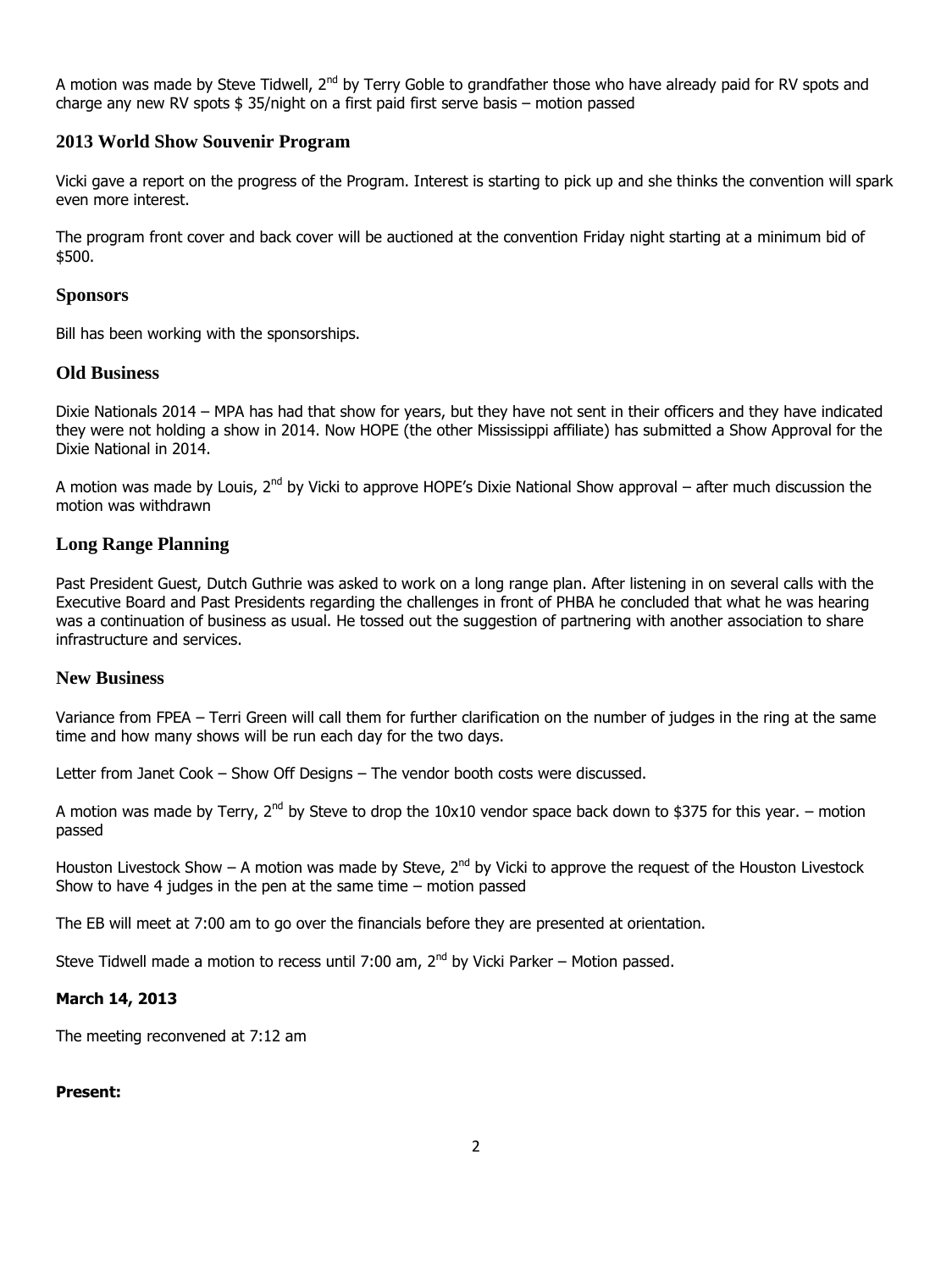Melonie Furnish, President Ken Beasley, President Elect Steve Tidwell, Vice-President Louis Hufnagel, Vice President Terry Goble, Past President Ann Jones, Secretary/Treasurer Karen Andrews, Assistant Secretary Bill Miller, Appointee Don Coats, Appointee Vicki Parker, Appointee Terri Green, PHBA General Manager

# **Finance**

There was a short discussion of the presentation of the PHBA financial outlook at the convention orientation.

Meeting recessed at 8:00 AM

### **March 15, 2013**

#### **Present:**

Melonie Furnish, President Ken Beasley, President Elect Steve Tidwell, Vice-President Louis Hufnagel, Vice President Terry Goble, Past President Ann Jones, Secretary/Treasurer Karen Andrews, Assistant Secretary Bill Miller, Appointee Don Coats, Appointee Vicki Parker, Appointee Terri Green, PHBA General Manager

Meeting reconvened at 7:39 AM by President Melonie Furnish.

Guests: Past Presidents, Bud Missel & Dutch Guthrie came to the meeting to talk about shared service opportunities they had investigated with other associations.

Meeting recessed at 8:00 AM

#### **March 16, 2013**

### **Present:**

Melonie Furnish, President Ken Beasley, President Elect Steve Tidwell, Vice-President Louis Hufnagel, Vice President Terry Goble, Past President Ann Jones, Secretary/Treasurer Karen Andrews, Assistant Secretary Bill Miller, Appointee